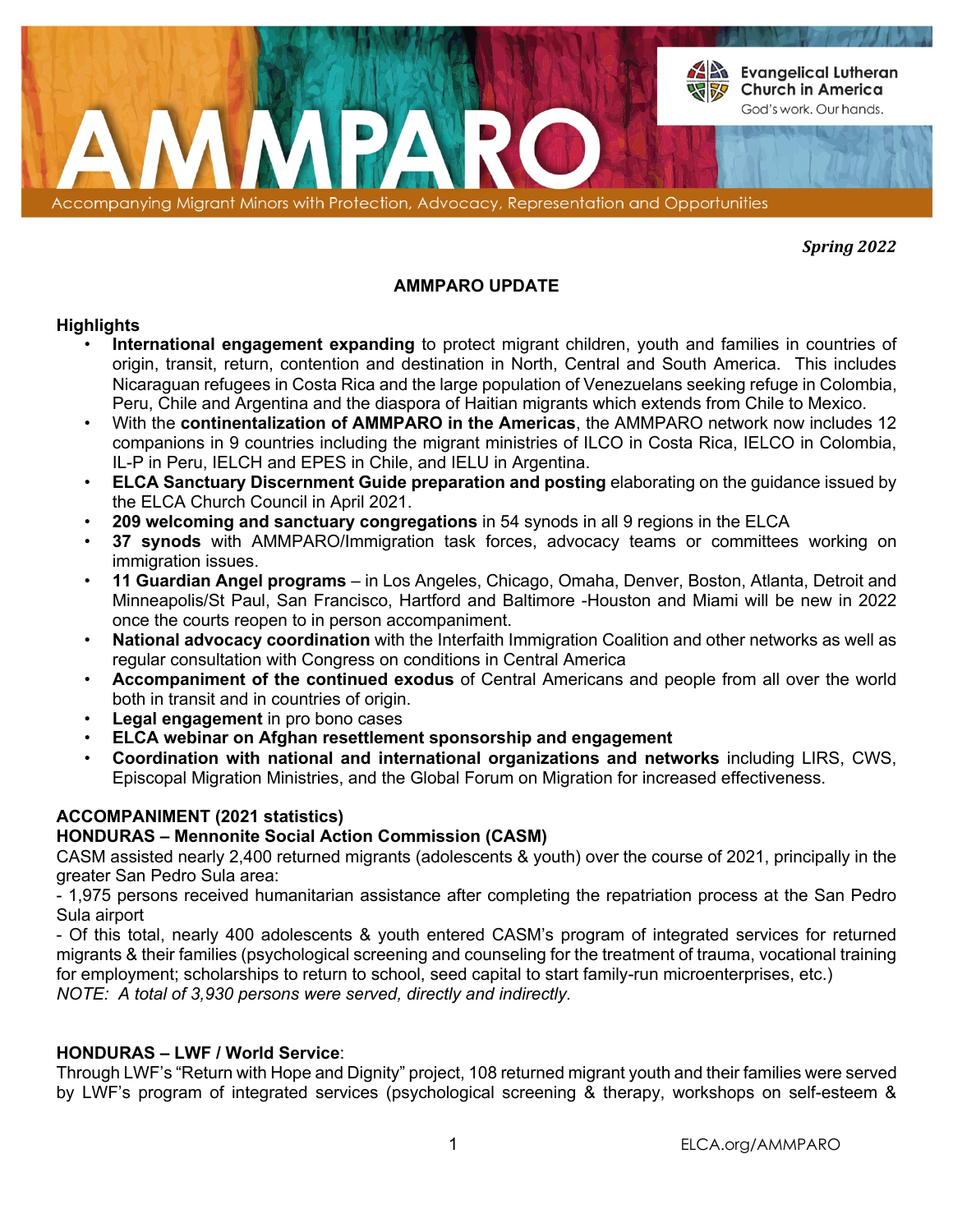

## *Spring 2022*

motivation, training in small business administration, seed capital for microenterprises, vocational training for employment, training on human rights & advocacy techniques).

*NOTE: A total of 696 persons were served, directly and indirectly.* 

# **GUATEMALA – Pop No'j**:

During 2021, 124 returned migrant children were accompanied by Pop No'j, far surpassing their annual goal of 30. The total number of persons served in these 124 families was 977. Pop No'j accompanies the return & reintegration process for migrant children and their families from indigenous communities in the Huehuetenango region of Guatemala.

# **EL SALVADOR – Migrant Ministry of the Salvadoran Lutheran Church (SLS)**:

During 2021, the SLS Migrant Ministry provided reintegration assistance to returned migrants (humanitarian assistance, psychological treatment for trauma, and start-up help for family microenterprises) with a special focus on female-headed families. Total of 305 persons were assisted in 82 families.

## **MEXICO – Iglesia Luterana Mexicana (ILM)**

In 2021, ILM's Migrant Ministry provided food and other forms of humanitarian assistance to a cluster of Mexico City migrant shelters which benefited a total of 1,280 in-transit migrants. During the first half of 2021, most were Central American migrants; during the second half of the year, most were Haitian. Additionally, ILM provided material and spiritual support for 8 migrant cases (15 individuals) referred from AMMPARO companions elsewhere in the region.

# **MEXICO – Migrant Policy Working Group (GTPM in Spanish)**

In addition to its ongoing advocacy work with in-transit migrants, during the final months of 2021, a key GTPM member organization channeled humanitarian assistance to an estimated 3,000 Haitian migrants who were languishing in Tapachula (southern Mexico) while awaiting the review of their asylum claims by local immigration authorities – a lengthy process which takes months.

**Domestic work with LSS NY includes** representation of **42 plus unaccompanied children** in immigration and state courts.

**Congregational and Synodical Engagement grants** extended to synods and congregations in the AMMPARO network

# **ADVOCACY (2021)**

- **A new AMMPARO Advocacy Priorities** document created with partners
- **Participation in the UN NGO Committee on Migration Dialogue** on the Impact of COVID-19 on women in society
- **60+ engagements with the Congress, the White House, and agency staff**
- **568 signatures on a letter in support of the U.S. Citizenship Act** from the Presiding Bishop, the Conference of Bishop Chair, bishops and rostered leaders of the ELCA delivered to Congress in March
- **4 Statements by Presiding Bishop** on the Conference of Bishops Letter on the US Citizenship Act with LIRS (March), for World Refugee Day with LIRS (June), on Judge Hanen's Ruling on DACA (July), and in response to Inhumane and degrading treatment of Haitian and other migrants (October)